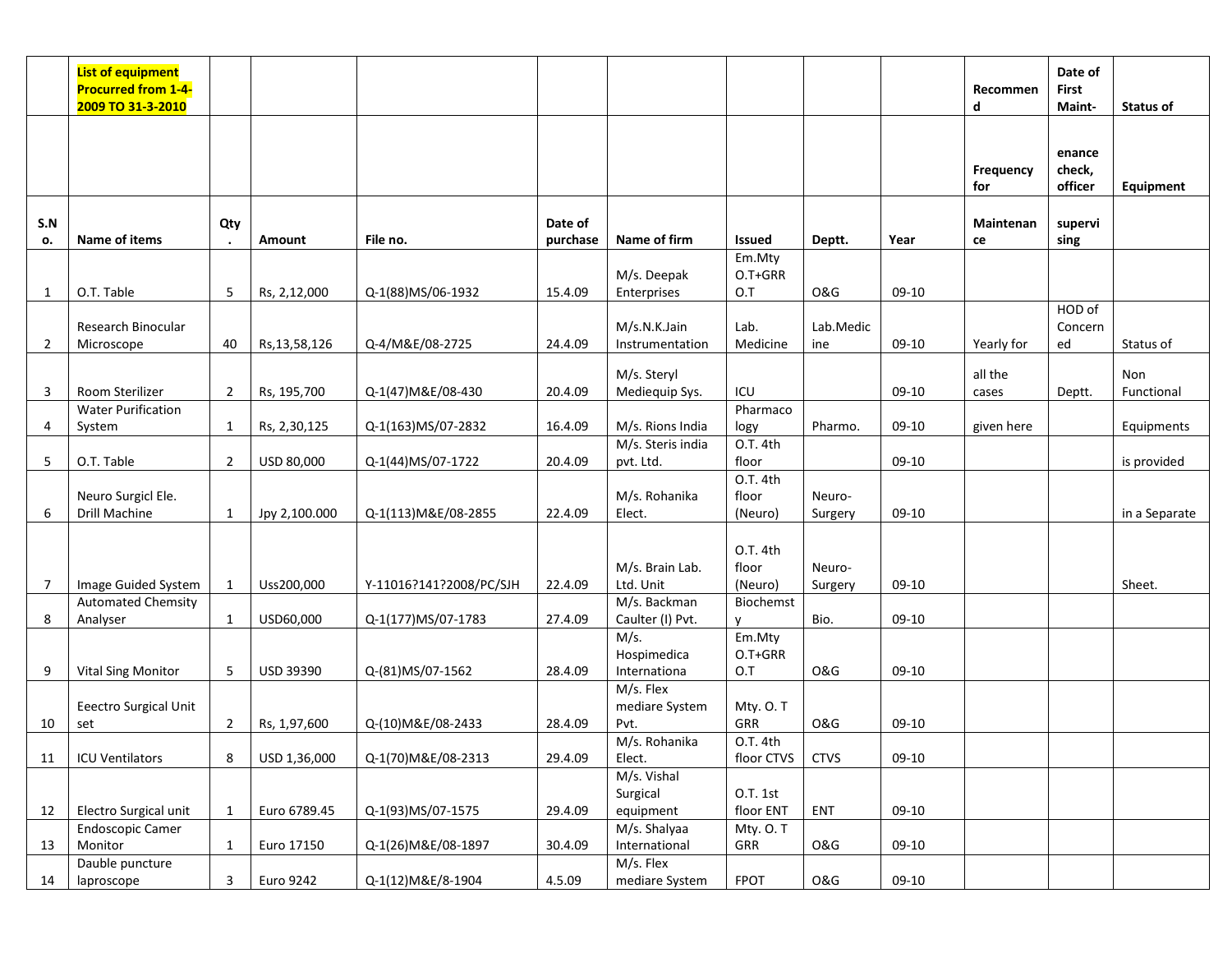|    |                                          |                |               |                      |         | Pvt.                             |                          |                 |         |  |  |
|----|------------------------------------------|----------------|---------------|----------------------|---------|----------------------------------|--------------------------|-----------------|---------|--|--|
|    |                                          |                |               |                      |         | M/s.                             |                          |                 |         |  |  |
| 15 | Tilt Table                               | $\overline{2}$ | Rs, 2,29,840  | Q-1(226)VMMC/07-1873 | 6.5.09  | International<br>Elect.          | Physilogy<br><b>VMMC</b> | Physio-<br>vmmc | 09-10   |  |  |
|    |                                          |                |               |                      |         | M/s.                             |                          |                 |         |  |  |
|    |                                          |                |               |                      |         | Hospimedica                      |                          |                 |         |  |  |
| 16 | surgical Serub station                   | $\overline{2}$ | Euro 13,532   | Q-1(55) M&E/08-1930  | 22.4.09 | Internationa                     | BOT&POT                  | <b>Burns</b>    | 09-10   |  |  |
|    |                                          |                |               |                      |         | M/s. Pukhay                      | O.T. 2nd<br>& 3rd        |                 |         |  |  |
| 17 | Electro Surgical unit                    | $\overline{4}$ | Euro 24,784   | Q-1(71)MS/07-1905    | 6.5.09  | Health care                      | floor                    |                 | 09-10   |  |  |
|    |                                          |                |               |                      |         | M/s. Biomedix                    |                          |                 |         |  |  |
| 18 | Specular Microscope                      | 1              | Rs, 13,02,808 | Q-1(88) M&E/08-2431  | 12.5.09 | Optech                           | Eye OPD                  | Eye             | 09-10   |  |  |
|    |                                          |                |               |                      |         | M/s.                             | O.T.4th                  |                 |         |  |  |
|    | Monunted O.T. Light                      | $\overline{2}$ | Euro 23,940   | Q-1(52) M&E/08-1666  | 13.5.09 | Hospimedica                      | CTVS&2nd<br>floor        | <b>CTVS</b>     | 09-10   |  |  |
| 19 |                                          |                |               |                      |         | Internationa                     | O.T. CTVS                |                 |         |  |  |
|    | <b>Patient Warming</b>                   |                |               |                      |         | M/s. B.L. life                   | OPD                      |                 |         |  |  |
| 20 | Systems                                  | $\overline{2}$ | Rs, 1,60,160  | Q-1(33)MS/07-1654    | 18.5.09 | Sciences                         | Complex                  | <b>CTVS</b>     | 09-10   |  |  |
|    | <b>High Frencuancy</b>                   |                |               |                      |         | M/s. Rohanika                    |                          |                 |         |  |  |
| 21 | Ventilators                              | 1              | USD 36,720    | Q-1(36)MS/07-1763    | 13.5.09 | Elect.                           | <b>FPOT</b>              | <b>O&amp;G</b>  | 09-10   |  |  |
|    | Hand instruments set                     |                |               | Q-1(18) M&E/08-2432  | 25.5.09 | M/s. Inor                        | Mty. O.T<br>+FPOT        | <b>O&amp;G</b>  | 09-10   |  |  |
| 22 | High Frec. Bipolar                       | 1              | Rs, 2,27,928  |                      |         | Orthopeadics                     | Mty                      |                 |         |  |  |
| 23 | Generator                                | 1              | Rs, 6,25,000  | Q-1(23) M&E/08-2554  | 26.5.09 | M/s. Jolly Tech                  | .O.TGRR                  | <b>O&amp;G</b>  | 09-10   |  |  |
|    |                                          |                |               |                      |         | M/s.                             |                          |                 |         |  |  |
|    |                                          |                |               |                      |         | Hospimedica                      | O.T.3rd                  |                 |         |  |  |
| 24 | Monunted O.T. Light                      | $\overline{2}$ | Rs. 18,560    | Q-1(70)MS?07-1718    | 27.5.09 | Internationa                     | floor (PS)               |                 | 09-10   |  |  |
|    |                                          |                |               |                      |         | M/s.<br>Hospimedica              |                          |                 |         |  |  |
| 25 | <b>ICU Beds</b>                          | 10             | Euro 54,960   | Q-1(33) M&E/08-1896  | 27.5.09 | Internationa                     | New ICU                  |                 | $09-10$ |  |  |
|    |                                          |                |               |                      |         | M/s. Flex                        |                          |                 |         |  |  |
|    | Electro Surgical unit                    |                |               |                      |         | mediare System                   |                          |                 |         |  |  |
| 26 | set                                      | $\overline{2}$ | Rs, 197,600   | Q-1(10)M&E/08-2453   | 2.6.09  | Pvt.                             | Mty. O.T.                | <b>O&amp;G</b>  | 09-10   |  |  |
|    |                                          |                |               |                      |         |                                  | Wd, 18, 20,              |                 |         |  |  |
| 27 | <b>Neonatal Paedatric</b><br>Ventilators | 9              | USD 130688    | Q-1(9) M&E/08-2317   | 5.6.09  | M/s. Rohanika<br>Elect.          | $21, N-5, N-$<br>9       | Paed.           | 09-10   |  |  |
|    |                                          |                |               |                      |         | M/s. Vishal                      |                          |                 |         |  |  |
|    | MicroOscillating                         |                |               |                      |         | Surgical                         | O.T. 1st                 |                 |         |  |  |
| 26 | Sawwith Drill                            | 1              | Euro 12,330   | Q-1(94)MS/07-1514    | 8.6.09  | equipment                        | floor ENT                | ENT             | 09-10   |  |  |
|    |                                          |                |               |                      |         | M/s.                             |                          |                 |         |  |  |
|    |                                          |                |               |                      |         | Hospimedica                      |                          |                 |         |  |  |
| 27 | CadCam Machine                           | 1              | Uss1,31,600   | Q-1(151)MS/07-1071   | 18.6.09 | Internationa<br>M/s. instromedix | Rehab<br>Various         | Rehab.          | 09-10   |  |  |
| 28 | Paransport Ventilator                    | $\overline{4}$ | DSD 6,0,000   | HPL/13092/09by HSCC  | 15.6.09 | (India)                          | Wards,                   |                 | $09-10$ |  |  |
|    |                                          |                |               |                      |         |                                  |                          |                 |         |  |  |
|    | Laprosocpic Suction                      |                |               |                      |         | M/s. Shalyaa                     | Mty                      |                 |         |  |  |
| 29 | irrigution Inst                          | 1              | Euro 2097     | Q-1(20)M&E/08-1902   | 23.6.09 | International                    | O.T+FPOT                 | <b>O&amp;G</b>  | 09-10   |  |  |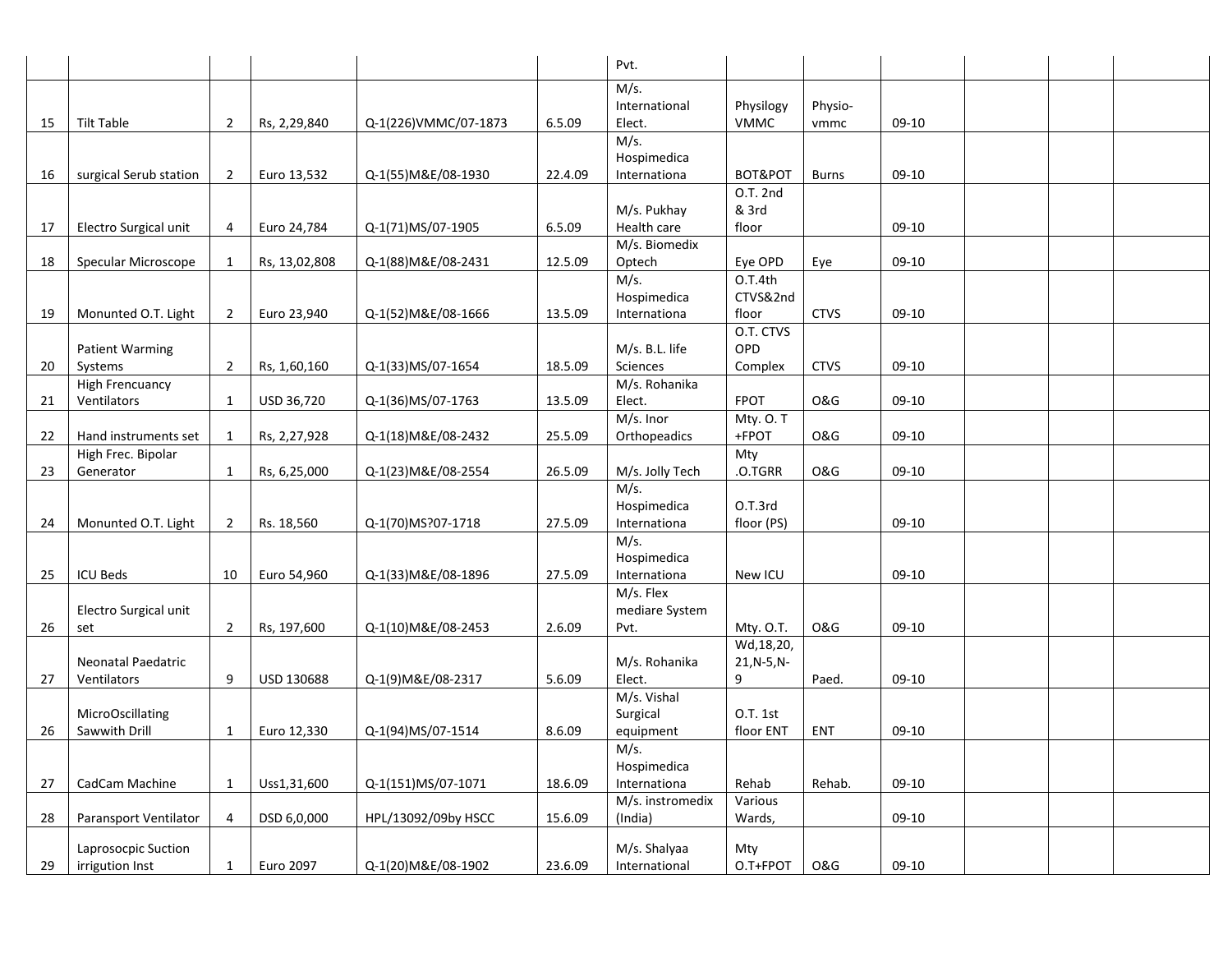|    |                           |                |               |                      |          | M/s. Nobelbio                     |                  |                |         |  |  |
|----|---------------------------|----------------|---------------|----------------------|----------|-----------------------------------|------------------|----------------|---------|--|--|
| 30 | Physiodispenssor          | 1              | Rs, 2,02,800  | Q-1(78) M&E/08-575   | 2.7.09   | Care India pvt.                   | Dental           | Dental         | 09-10   |  |  |
|    |                           |                |               |                      |          | M/s. Larsen                       |                  |                |         |  |  |
| 31 | <b>Ultrasound Machine</b> | 1              | Rs, 8,05,844  | Q-1(27) M&E/08-574   | 2.7.09   | Taubro Ltd.                       | $LR-1$           | <b>O&amp;G</b> | 09-10   |  |  |
|    |                           |                |               |                      |          | M/s. Hintek                       | Physithery       |                |         |  |  |
| 32 | Cryotherapy               | $\overline{2}$ | Euro 13093    | Q-1(138)MS/07-1957   | 9.7.09   | Electronics                       | Rehab.           | Rehab.         | 09-10   |  |  |
|    |                           |                |               |                      |          | M/s. Cryo                         |                  |                |         |  |  |
| 33 | Deep Freezer              | 1              | Rs.1,08,989   | Q-1(18)MS/06-224     | 11.7.09  | seientific                        | BOT&POT          | <b>Burns</b>   | 09-10   |  |  |
|    |                           |                |               |                      |          | M/s. Flex                         |                  |                |         |  |  |
|    | Uterine Myoma             |                |               |                      |          | mediare System                    | MtyO.T.+F        |                |         |  |  |
| 34 | seraw set                 | 1              | Euro 1255     | Q-1(22) M&E/08-2352  | 14.7.09  | Pvt.                              | <b>POT</b>       | <b>O&amp;G</b> | 09-10   |  |  |
|    | <b>Dynamic Exercise</b>   |                |               |                      |          | M/s. Medical                      | Phsiother        |                |         |  |  |
| 35 | <b>Stairs</b>             | 1              | Rs, 7,80,000  | Q-1(201) M&E/09-648  | 14.7.09  | point (I) Ltd.                    | y Rehab          | Rehab.         | 09-10   |  |  |
|    |                           |                |               |                      |          |                                   |                  |                |         |  |  |
|    | <b>Fully Automated</b>    |                |               |                      |          | M/s. Logothech                    |                  |                |         |  |  |
| 36 | <b>Blood Cell Counter</b> | 1              | Rs, 3,62,232  | Q-1(287) M&E/08-813  | 23.7.09  | India                             | Ward-22          | <b>Burns</b>   | 09-10   |  |  |
|    | endoscopic Suturing       |                |               |                      |          | M/s. Shalyaa                      | $Mty.0.T.+$      |                |         |  |  |
| 37 | Innst. Set                | 1              | Euro 4,191    | Q-1(21)M&E/08-2067   | 30.7.09  | International                     | <b>FPOT</b>      | <b>O&amp;G</b> | 09-10   |  |  |
|    |                           |                |               |                      |          | M/s. Deepak                       | O.T ist          |                |         |  |  |
| 38 | O.T. Table                | $\overline{2}$ | Rs, 7,80,000  | Q-1(107)MS/07-2770   | 7.8.09   | Enterprises                       | floor (G.S)      | Surgery        | 09-10   |  |  |
|    |                           |                |               |                      |          | M/s. Good Health                  | Ward-            |                |         |  |  |
| 39 | <b>Alluminun Cradles</b>  | 40             | Rs. 3,18,240  | Q-1(35) M&E/08-8741  | 18.8.09  | Inc.                              | 22A, 22          | <b>Burns</b>   | 09-10   |  |  |
|    |                           |                |               |                      |          |                                   | Wd, 18, 20,      |                |         |  |  |
|    |                           |                |               |                      |          | M/s. Medical                      | $21, N-5, N-$    |                |         |  |  |
| 40 | <b>Vital Sing Monitor</b> | 12             | USS 94,539    | Q-1(2)M&E/08-1929    | 17.8.09  | Point (P)ltd.                     | 9                | Paed.          | 09-10   |  |  |
|    |                           |                |               |                      |          | M/s. Roch                         |                  |                |         |  |  |
|    | <b>Automated Chemsity</b> |                |               |                      |          | Diagnostics India                 | <b>Biochemst</b> |                |         |  |  |
| 41 | Analyser                  | $\overline{2}$ | USD 79,906    | Q-1(176)MS/07-1577   | 26.8.09  | P                                 | ry               | bio.           | 09-10   |  |  |
|    |                           |                |               |                      |          |                                   | CTVS O.T.        |                |         |  |  |
|    | Horizantal steam          |                |               |                      |          | M/s.Surgicon                      | OPD              |                |         |  |  |
| 42 | sterilizer                | 1              | Rs. 1,87,300  | O-4(M&E)/09-689      | 28.8.09  | Mediequip                         | Comp.            | <b>CTVS</b>    | 09-10   |  |  |
|    |                           |                |               |                      |          | M/s. Philip                       |                  |                |         |  |  |
| 43 | <b>Ultrasound Machine</b> |                | Rs. 48,10,000 | Q-1(118)MS/07        | 10.9.09  | Electronics                       | X-ray<br>deptt.  | Radiology      | 09-10   |  |  |
|    |                           | $\overline{2}$ |               |                      |          |                                   | O.T. 2nd         |                |         |  |  |
|    | Cardiac Difibrilator      | 3              | Rs. 10,14,000 |                      |          | M/s. Supramed<br>Systems          |                  |                | 09-10   |  |  |
| 44 | <b>Distortion Poducts</b> |                |               | Q-1(37) M&E/08-1061  | 29.9.09  | M/s. Medilife                     | floor (Sup)      |                |         |  |  |
|    |                           |                |               |                      |          |                                   | <b>ENT</b>       | <b>ENT</b>     |         |  |  |
| 45 | Ot. System.               | 1              | Rs. 4.16,000  | Q-1(86) M&E/08-814   | 5.10.09  | Technologes                       |                  |                | 09-10   |  |  |
|    | Univeral Vacum            |                |               |                      |          | M/s. Precision<br>Biotek Inst. P. | Biochemst        |                |         |  |  |
|    | 46 Centrfuge              |                |               | Q-1(200)VMMC/07-2213 | 6.10.09  | Ltd.                              |                  | Bio-vmmc       | 09-10   |  |  |
|    |                           | $\overline{1}$ | Euro 7,095    |                      |          | M/s. Precision                    | ry VMMC          |                |         |  |  |
|    | UV Visible                |                |               |                      |          | Biotek Inst. P.                   | Biochemst        |                |         |  |  |
| 47 | spectrophotometer         | $\mathbf{1}$   | US\$ 9,858    | Q-1(202)VMMC/07-2214 | 6.10.09  | Ltd.                              | ry VMMC          | Bio-vmmc       | $09-10$ |  |  |
|    | Semi Auto                 |                |               |                      |          |                                   |                  |                |         |  |  |
|    | Biochemistry              |                |               |                      |          | M/s. Logothech                    |                  |                |         |  |  |
| 48 | Analyser                  | 1              | Rs, 1,59,120  | Q-1(286) M&E/08-1202 | 12.10.09 | India                             | B&P Lab.         | <b>Burns</b>   | 09-10   |  |  |
|    |                           |                |               |                      |          |                                   |                  |                |         |  |  |
| 49 | <b>Vital Sing Monitor</b> | 6              | US\$ 47268    | Q-1(2) M&E/08-365    | 26.10.09 | M/s.Medical                       | Ward-            | <b>Burns</b>   | 09-10   |  |  |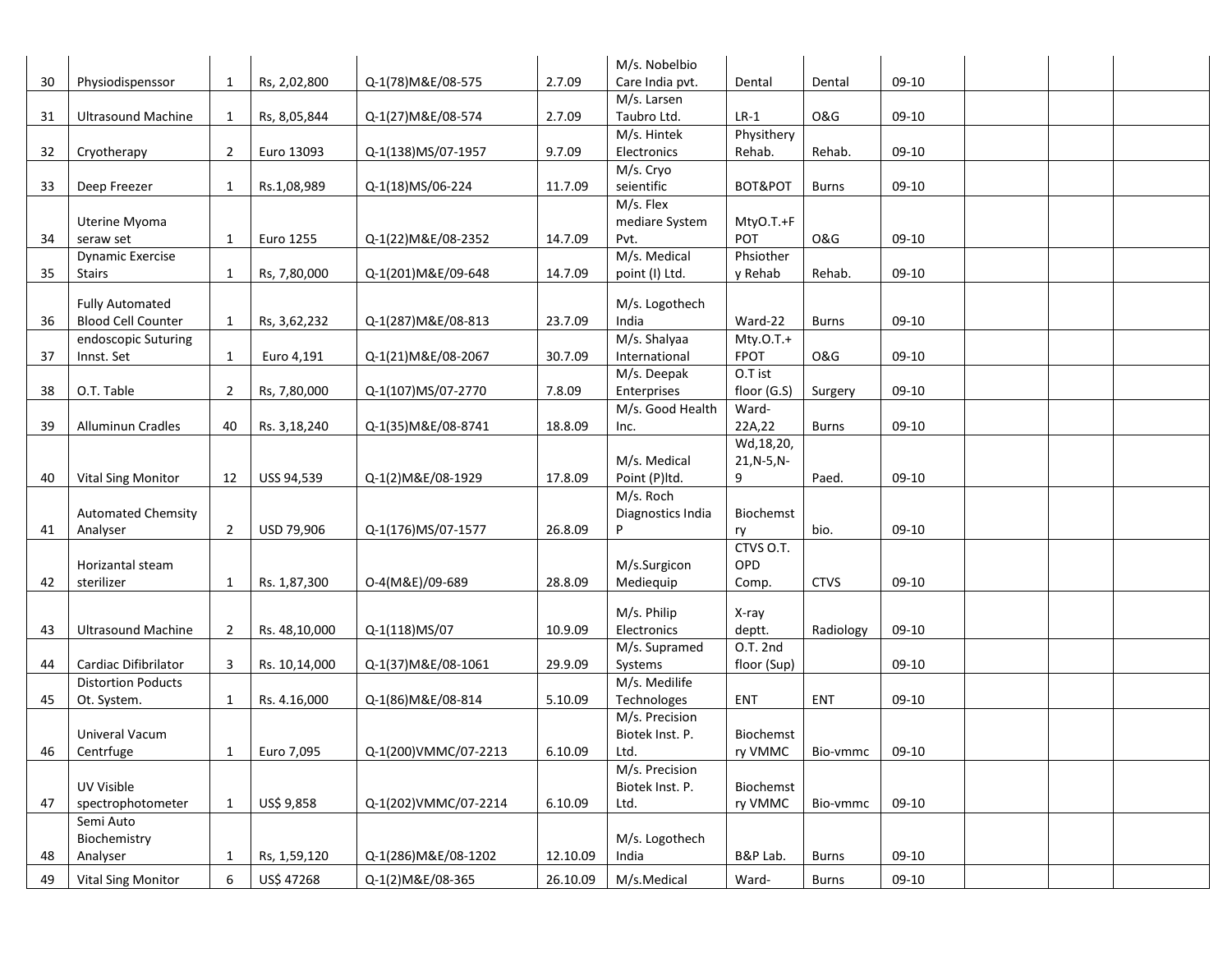|    |                            |                |               |                      |          | Point (I) Ltd.                | 22A&22                    |             |         |  |  |
|----|----------------------------|----------------|---------------|----------------------|----------|-------------------------------|---------------------------|-------------|---------|--|--|
|    |                            |                |               |                      |          |                               | Various                   |             |         |  |  |
| 50 | Syringe infusion<br>pump   | 80             | Rs. 8,10,888  | Q-1(39) M&E/08-1230  | 3.11.09  | M/s. Larsen<br>Taubro Ltd.    | O.T.& ICU                 |             | 09-10   |  |  |
|    |                            |                |               |                      |          | M/s. Redical                  |                           |             |         |  |  |
| 51 | <b>Biocular Microscope</b> | 60             | Rs, 6,14,640  | Q-1(133) M&E/08-1508 | 3.11.09  | Instruments                   | Pathology                 | Pathology   | 09-10   |  |  |
|    |                            |                |               |                      |          | M/s. Medical                  | <b>ICU &amp; O.T.</b>     |             |         |  |  |
| 52 | Pulse Oximeter             | 40             | US\$ 1,10,000 | Q-1(45) M&E/08-647   | 3.11.09  | point (I) Ltd.                | 2nd floor                 |             | $09-10$ |  |  |
|    | Tronocular                 |                |               |                      |          | M/s. Redical                  | Anatomy                   |             |         |  |  |
| 53 | Microscope                 | 1              | Rs. 3,38,.513 | Q-1(147) M&E/08-1105 | 4.11.09  | Instruments                   | <b>VMMC</b>               | Ant-vmmc    | 09-10   |  |  |
|    | Campated                   |                |               |                      |          | M/s. Agfa Health              | Radiology                 |             |         |  |  |
| 54 | Radiography Systems        | 1              | USD 1,15,000  | Q-1(103)M&E/08-812   | 4.11.09  | care India                    | Deptt                     | Radiology   | 09-10   |  |  |
|    |                            |                |               |                      |          | M/s.<br>Hospimedica           |                           |             |         |  |  |
| 55 | Treadmil                   | $\overline{2}$ | Rs. 4,50,000  | Q-1(307) M&E/08-1382 | 17.11.09 | Internationa                  | Rehab.                    | Rehab.      | 09-10   |  |  |
|    | Ophthalmology              |                |               |                      |          | M/s. Medilec                  |                           |             |         |  |  |
| 56 | Surgical Inst. Set.        | 1              | Rs, 4,62,240  | Q-1(95)MS/o7-1368    | 18.11.09 | Instruments                   | Eye O.T.                  | Eye         | 09-10   |  |  |
|    |                            |                |               |                      |          | M/s. Indian                   | O.T.2nd                   |             |         |  |  |
| 57 | Anaesthesis<br>Warkstation | 4              | GBP 73,594    | Q-1(80)MS/07-140     | 19.11.09 | Surgical Equip. P.<br>Ltd.    | floor<br>(Sup.)           |             | 09-10   |  |  |
|    |                            |                |               |                      |          | M/s. Lucent Bio               | Histopath                 |             |         |  |  |
| 58 | Limar slide stainer        | 1              | Euro 9200     | Q-1(294) M&E/08-1156 | 27.11.09 | Medical                       | olgy                      | Histo.      | $09-10$ |  |  |
| 59 | Electro Surgical Unit      | $\overline{2}$ | Euro 12392    | Q-1(71)MS/07-805     | 24.11.09 | M/s. Pukhay<br>Health care    | $O.T.$ 2nd<br>floor (Sup) |             | $09-10$ |  |  |
|    |                            |                |               |                      |          | M/s. Yorco                    |                           |             |         |  |  |
|    |                            |                |               |                      |          | Scientific Udyog              |                           |             |         |  |  |
| 60 | Portable Autoclave         | 1              | Rs. 2,27,000  | Q-1(44)MS/07-1229    | 30.11.09 | Pvt.                          | Ortho EOT                 | <b>CIO</b>  | 09-10   |  |  |
|    |                            |                |               |                      |          |                               | CTVS O.T.<br>OPD          |             |         |  |  |
| 61 | <b>Instrument Trolley</b>  | 34             | Rs, 2,94,840  | Q-1(108)MS/08-1232   | 30.11.09 | M/s. Plasteze                 | Comp.                     | <b>CTVS</b> | 09-10   |  |  |
|    | Endoscopie                 |                |               |                      |          | M/s. Flex                     |                           |             |         |  |  |
| 62 | Telescope and<br>cannula   | 1              | Euro 7650     | Q-1(17) M&E/08-1055  | 1.12.09  | mediare System<br>Pvt.        | Mty. O.T<br>+FPOT         | O&G         | 09-10   |  |  |
|    |                            |                |               |                      |          | M/s.                          |                           |             |         |  |  |
|    |                            |                |               |                      |          | Hospimedica                   |                           |             |         |  |  |
| 63 | surgical Serub station     | $\mathbf{1}$   | Euro 6766     | Q-1(55) M&E/08-366   | 10.12.09 | Internationa                  | Eye O.T.                  | Eye         | 09-10   |  |  |
|    | Thalassaemic &             |                |               |                      |          | M/s. Vinay                    | Heamtolo                  | Haematol    |         |  |  |
| 64 | Haemoglobinopthy           | 1              | Rs, 24,90,676 | I-3(04)MS/07-1607    | 14.12.09 | <b>Brother</b>                | gy                        | ogy         | 09-10   |  |  |
| 65 | <b>HPLC Systems set</b>    | 1              | US\$33,350    | Q-1(211)VMMC/07-115  | 14.12.09 | M/s. Water India<br>Pvt. Ltd. | Pharmaco<br>logy          | Pharmo.     | 09-10   |  |  |
|    |                            |                |               |                      |          |                               | O.T. 3rd                  |             |         |  |  |
| 66 | Mini Autocalve             | 1              | Euro 2300     | Q-1(33)MS/07-1026    | 15.12.09 | M/s. Villa India              | floor                     |             | $09-10$ |  |  |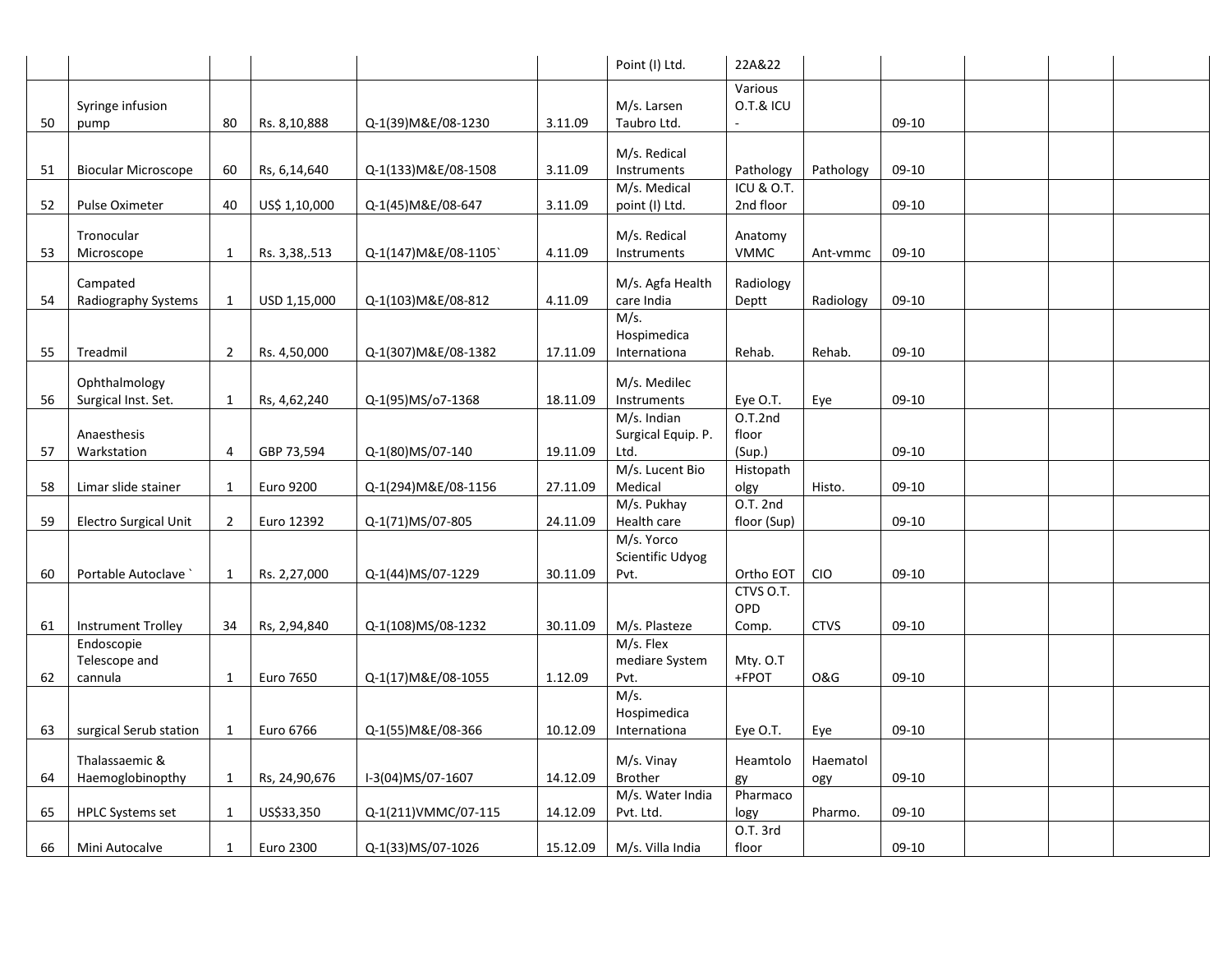|    |                                           |              |                 |                         |          | M/s. Select                      | Biochemst |                             |         |  |  |
|----|-------------------------------------------|--------------|-----------------|-------------------------|----------|----------------------------------|-----------|-----------------------------|---------|--|--|
| 67 | Vertical Deep Freezer                     | 1            | <b>USD 7990</b> | Q-1(198)VMMC/07-2003    | 21.12.09 | Refrgration                      | ry VMMC   | Bio-vmmc                    | 09-10   |  |  |
|    |                                           |              |                 |                         |          | M/s.South India                  | Mty       |                             |         |  |  |
| 68 | Elec. C02 insufflactor                    | 1            | Rs. 2,44,400    | Q-1(25) M&E/08-1222     | 23.12.09 | Surgical Co.                     | O.T+FPOT  | <b>O&amp;G</b>              | $09-10$ |  |  |
|    |                                           |              |                 |                         |          | M/s. Vinay                       | Pharmaco  |                             |         |  |  |
| 69 | Clinically analyser                       | 1            | Rs. 2,72,376    | Q-1(155) M&E/08-1768    | 12.1.10  | <b>Brother</b>                   | logy      | Pharmo.                     | 09-10   |  |  |
|    |                                           |              |                 |                         |          |                                  |           |                             |         |  |  |
|    |                                           |              |                 |                         |          | M/s. Electonics                  | Estate    | Estate                      |         |  |  |
| 70 | C CTV                                     |              | Rs.             | Y-11016/144/2008/pc/sjh | 14.1.10  | Corp. India Ltd.                 | Section   | Section                     | 09-10   |  |  |
|    | Mobile air                                |              |                 |                         |          | M/s. Medical                     | Em.Mty    |                             |         |  |  |
| 71 | asceptiaizer                              | 2            | Euro 14,810     | Q-1(317) M&E/08-1261    | 22.1.10  | point (I) Ltd.                   | O.T       | <b>O&amp;G</b>              | 09-10   |  |  |
|    |                                           |              |                 |                         |          | M/s. Steris india                | O.T. 3rd  |                             |         |  |  |
| 72 | O.T. Table                                | 1            | USD 40,000      | Q-1(317) M&E/07-1004    | 27.1.10  | pvt. Ltd.                        | floor     |                             | 09-10   |  |  |
|    | Digital OPG x-ray                         |              |                 |                         |          | M/s. Platinum                    | X-ray     |                             |         |  |  |
| 73 | Machine                                   | 1            | Rs, 35,36,000   | Q-1(264) M&E/08-1780    | 3.2.10   | Heathcare                        | deptt.    | Radiology                   | 09-10   |  |  |
|    |                                           |              |                 |                         |          | M/s. Allied                      |           |                             |         |  |  |
| 74 | Multipara monitor                         | 6            | Rs. 5,86,000    | Q-1(310) M&E/08-1656    | 4.2.10   | <b>Medical Service</b>           | E. Ward-A |                             | 09-10   |  |  |
|    |                                           |              |                 |                         |          |                                  | Dental    |                             |         |  |  |
| 75 | Apex Locator                              | 2            | Rs. 1,28,960    | Q-1(182) M&E/09-2552    | 16.2.10  | M/s. IDS Deamd                   | OPD       | Dental                      | 09-10   |  |  |
|    |                                           |              |                 |                         |          |                                  | Dental    |                             |         |  |  |
| 76 | Sand Blaster                              | 1            | Rs. 2,50.000    | Q-1(05) M&E/09-2551     | 16.2.10  | M/s. IDS Deamd                   | OPD       | Dental                      | 09-10   |  |  |
|    |                                           |              |                 |                         |          |                                  |           |                             |         |  |  |
|    | Research Binocular                        |              |                 |                         |          | M/s.N.K.Jain                     | Hamotolo  | Haematol                    |         |  |  |
| 77 | Microscope                                | 6            | Rs.2,28,195     | O-4(M&E)/09-2325        | 17.2.10  | Instrumentation                  | gy Lab.   | ogy                         | 09-10   |  |  |
|    | Colour doper<br><b>Ultrasound Machine</b> |              |                 |                         |          | M/s. Philips<br>eletronics India | X-ray     |                             |         |  |  |
| 78 | q                                         | 1            | Rs. 39,76,000   | Q-1(120)MS/07-1640      | 8.3.10   | Ltd.                             | deptt.    | Radiology                   | 09-10   |  |  |
|    |                                           |              |                 |                         |          | M/s. Rudex                       |           |                             |         |  |  |
| 79 | Scrub station                             | 2            | Rs. 3,80,093    | Q-1(261) M&E/08-1715    | 10.3.10  | International                    | Eye O.T.  | Eye                         | 09-10   |  |  |
|    |                                           |              |                 |                         |          | M/s. Rege                        |           |                             |         |  |  |
|    |                                           |              |                 |                         |          | Immaging & C.                    |           |                             |         |  |  |
| 80 | <b>ICU Beds</b>                           | 2            | Rs, 3,44,400    | Q-1(32)SI/M&E/09-2747   | 12.3.10  | Film Ltd.                        | SIC OPD   | SIC                         | $09-10$ |  |  |
|    |                                           |              |                 |                         |          |                                  |           |                             |         |  |  |
|    | Fem. Tibia Open.                          |              |                 |                         |          | M/s. Preminer                    |           |                             |         |  |  |
| 81 | Wedge Osteotomy                           | 1            | Rs. 8,50,470    | Q-1(82)SI/M&E/09-2644   | 12.3.10  | <b>Surgical Company</b>          | SIC O.T.  | SIC                         | $09-10$ |  |  |
|    | Broken screw                              |              |                 |                         |          | M/s. Preminer                    |           |                             |         |  |  |
| 82 | removal set                               | 1            | Rs. 4,21,760    | Q-1(107)MS/07-2650      | 12.3.10  | <b>Surgical Company</b>          | SIC O.T.  | SIC                         | 09-10   |  |  |
|    |                                           |              |                 |                         |          | M/s. Preminer                    |           |                             |         |  |  |
| 83 | Reduction forepset                        |              | 4 Rs. 7,18,112  | Q-1(105)SI/M&E/09-2648  | 12.3.10  | <b>Surgicl Company</b>           | SIC.O.T   | <b>SIC</b>                  | $09-10$ |  |  |
|    |                                           |              |                 |                         |          |                                  |           |                             |         |  |  |
|    |                                           |              |                 |                         |          | M/s. Preminer                    |           |                             |         |  |  |
| 84 | Chiset & impactor set                     | 4            | Rs. 6,35,278    | Q-1(106)SI/M&E/09-2649  | 12.3.10  | <b>Surgicl Company</b>           | SiC O.T.  | SIC                         | $09-10$ |  |  |
|    | LCDCP&DCP Basic                           |              |                 |                         |          | M/s. Preminer                    |           |                             |         |  |  |
| 85 | instruments set                           | $\mathbf{1}$ | Rs, 3,96,101    | Q-1(104)SI/M&E/09-2647  | 12.3.10  | <b>Surgicl Company</b>           | SiC O.T.  | SIC                         | $09-10$ |  |  |
|    | Stryker High difinition                   |              |                 |                         |          |                                  |           |                             |         |  |  |
| 86 | monitor                                   | 4            | Rs. 11,99,869   | Q-1(63)SI/M&E/09-2641   | 16.3.10  | M/s. Cure surgicl                | SiC O.T.  | $\ensuremath{\mathsf{SIC}}$ | $09-10$ |  |  |
|    |                                           |              |                 |                         |          |                                  |           |                             |         |  |  |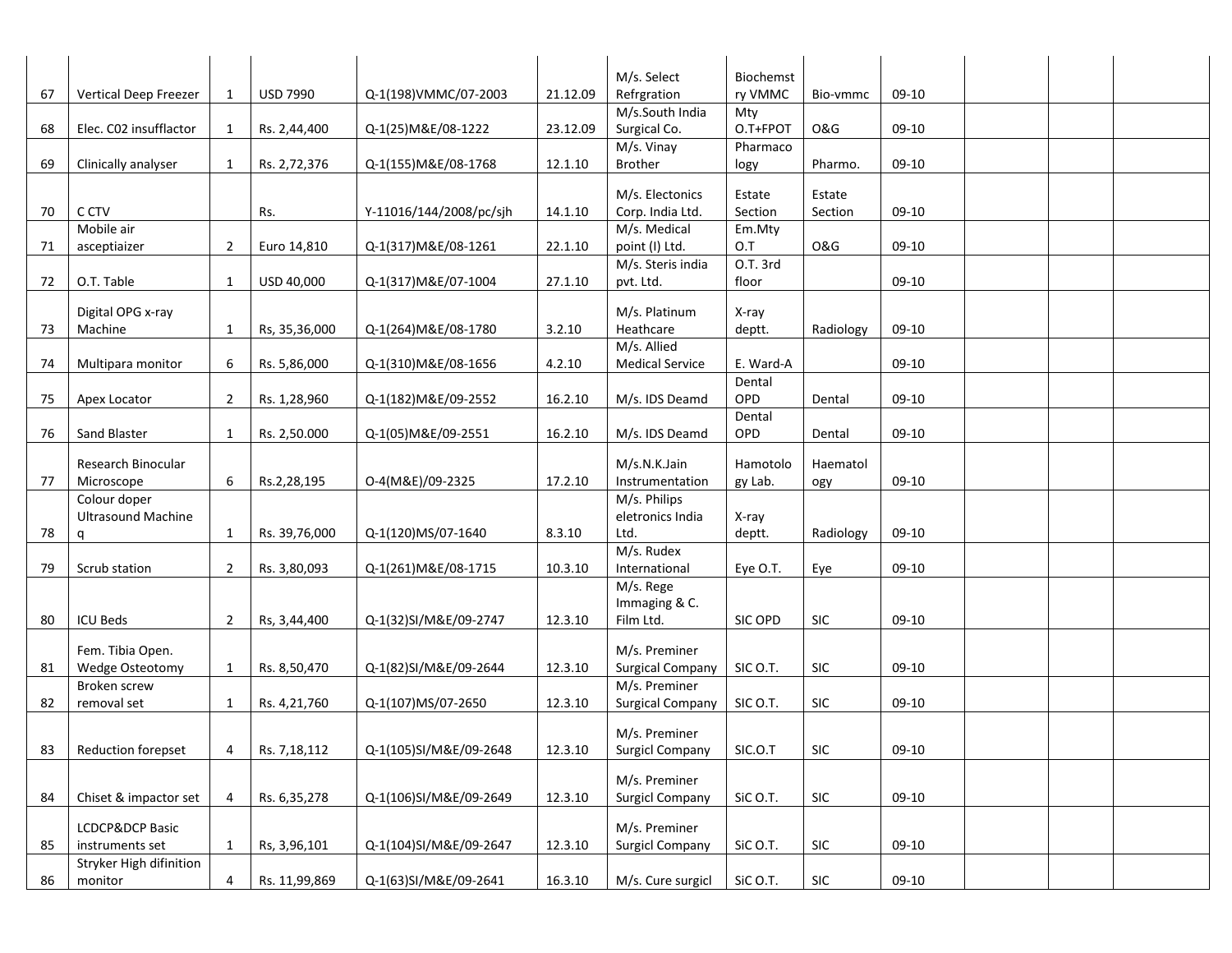|     | Video Camera High          |                |               |                        |          |                                    |                    |            |         |  |  |
|-----|----------------------------|----------------|---------------|------------------------|----------|------------------------------------|--------------------|------------|---------|--|--|
| 87  | Difinitor                  | 3              | Rs. 26,20,660 | Q-1(70)SI/M&E/09-2729  | 16.3.10  | M/s. Cure surgicl                  | SiC O.T.           | SIC        | $09-10$ |  |  |
|     | Body composition           |                |               |                        |          | M/s. A2Z Medical                   |                    |            |         |  |  |
| 88  | analyser Body              | $\overline{2}$ | Rs. 3,64,000  | Q-1(60)SI/M&E/09-2616  | 17.3.10  | & Surgical                         | <b>SIC Phsio</b>   | SIC        | 09-10   |  |  |
|     |                            |                |               |                        |          | M/s. Mediequip                     | <b>PMR</b>         |            |         |  |  |
| 89  | Electrotherapy unit        | $\overline{2}$ | Euro 5920     | Q-1(190) M&E/08-1019   | 18.3.10  | Enterprises                        | (Rehab)            | Rehab.     | 09-10   |  |  |
|     |                            |                |               |                        |          |                                    |                    |            |         |  |  |
| 90  | DMS/DCS<br>Instruments set | 2              | Rs. 4,94,882  | Q-1(101)SI/M&E/09-2617 | 18.3.10  | M/s. Ahujasons<br><b>Surgicals</b> | SiC O.T.           | SIC        | 09-10   |  |  |
|     |                            |                |               |                        |          |                                    |                    |            |         |  |  |
|     |                            |                |               |                        |          | M/s. Radical                       | Microbiol          | Microbilo  |         |  |  |
| 91  | <b>Biocular Microscape</b> | 4              | Rs. 1,52,370  | Q-1(300) M&E/08-2707   | 18.3.10  | Instruments                        | ogy                | gy         | 09-10   |  |  |
|     |                            |                |               |                        |          | M/s. Vishal                        |                    |            |         |  |  |
|     | Tourniguate                |                |               |                        |          | Surgical                           |                    |            |         |  |  |
| 92  | Automatics                 | 5              | Rs. 10,50,000 | Q-1(22)SI/M&E/09-2666  | 19.3.10  | equipment                          | SiC O.T.           | SIC        | 09-10   |  |  |
|     |                            |                |               |                        |          | M/s. Vishal                        |                    |            |         |  |  |
|     | Digital Video              |                |               |                        |          | Surgical                           |                    |            |         |  |  |
| 93  | Capt.System                | 2              | Rs. 5,09,600  | Q-1(72)SI/M&E/09-2665  | 19.3.10  | equipment                          | SiC O.T.           | <b>SIC</b> | $09-10$ |  |  |
|     | Computerised               |                |               |                        |          | M/s. Gunjan<br>Human k. pvt.       |                    |            |         |  |  |
| 94  | Bidofeed back system       | 1              | Rs. 7,28,000  | Q-1(59)SI/M&E/09-2614  | 22.3.10. | Ltd.                               | SIC Physio         | <b>SIC</b> | 09-10   |  |  |
|     |                            |                |               |                        |          | M/s.A Square                       |                    |            |         |  |  |
| 95  | <b>ECG Machine</b>         | 4              | Rs. 2,49,480  | Q-1(337) M&E/08-2725   | 23.3.10  | system                             | Ward-A             |            | 09-10   |  |  |
|     |                            |                |               |                        |          |                                    |                    |            |         |  |  |
|     |                            |                |               |                        |          | M/s. electonics                    | <b>Biochemis</b>   |            |         |  |  |
| 96  | PC Based Elisa reader      | 1              | Rs. 5,66,873  | Q-1(199)VMMC/07-2323   | 25.3.10  | corp.India Ltd.                    | try                | Bio.       | $09-10$ |  |  |
|     |                            |                |               |                        |          | M/s. Medical                       | Ward-<br>$21, N -$ |            |         |  |  |
| 97  | Syrninge infusion<br>Pump  | 12             | Rs. 3,12,000  | Q-1(01)M&E/08-3179     | 26.3.10  | Systems                            | 5&N-9              | Paed.      | 09-10   |  |  |
|     |                            |                |               |                        |          | M/s. Vishal                        |                    |            |         |  |  |
|     |                            |                |               |                        |          | Surgical                           |                    |            |         |  |  |
| 98  | Plster cutting saw         | 5              | Rs. 1,62,500  | Q-1(25)SI/M&E/09-2487  | 26.3.10  | equipment                          | SiC O.T.           | SIC        | $09-10$ |  |  |
|     | Small Joint                |                |               |                        |          | M/s. Advent                        |                    |            |         |  |  |
| 99  | Arthorscope set            | $\overline{2}$ | Rs, 3,26,624  | Q-1(66)SI/M&E/09-2652  | 26.3.10  | <b>Medical Devices</b>             | SiC O.T.           | <b>SIC</b> | 09-10   |  |  |
|     | Arthoscopy hand            |                |               |                        |          | M/s. Surgical                      |                    |            |         |  |  |
| 100 | held inst.                 | 5              | Rs. 15,12,500 | Q-1(69)SI/M&E/09-3056  | 26.3.10  | Systems                            | SiC O.T.           | SIC        | $09-10$ |  |  |
|     | <b>Meniseal Repair</b>     |                |               |                        |          | M/s. Surgical                      |                    |            |         |  |  |
| 101 | systems                    | $\mathbf{1}$   | Rs, 2,44,608  | Q-1(80)SI/M&E/09-2727  | 26.3.10  | Systems                            | SiC O.T.           | <b>SIC</b> | $09-10$ |  |  |
|     |                            |                |               |                        |          | M/s. Surgical                      |                    |            |         |  |  |
| 102 | leg holder                 | 1              | Rs. 1,54,960  | Q-1(81)SI/M&E/09-2728  | 26.3.10  | Systems                            | SiC O.T.           | SIC        | 09-10   |  |  |
|     | Mobile Arthroscopy         |                |               |                        |          | M/s. Advent                        |                    |            |         |  |  |
| 103 | Cart<br>Arthroscope 30     | 4              | Rs. 8,11,200  | Q-1(62)SI/M&E/09-2651  | 26.3.10  | <b>Medical Devices</b>             | SiC O.T.           | <b>SIC</b> | 09-10   |  |  |
| 104 | degree                     | 5              | Rs. 6,92,630  | Q-1(64)SI/M&E/09-2640  | 26.3.10  | M/s. Cure surgicl                  | SiC O.T.           | SIC        | 09-10   |  |  |
|     | Arthoscopy 70              |                |               |                        |          |                                    |                    |            |         |  |  |
| 105 | degree                     | $\overline{2}$ | Rs, 3,85,674  | Q-1(65)SI/M&E/09-2642  | 26.3.10  | M/s. Cure surgicl                  | SiC O.T.           | <b>SIC</b> | $09-10$ |  |  |
|     |                            |                |               |                        |          |                                    |                    |            |         |  |  |